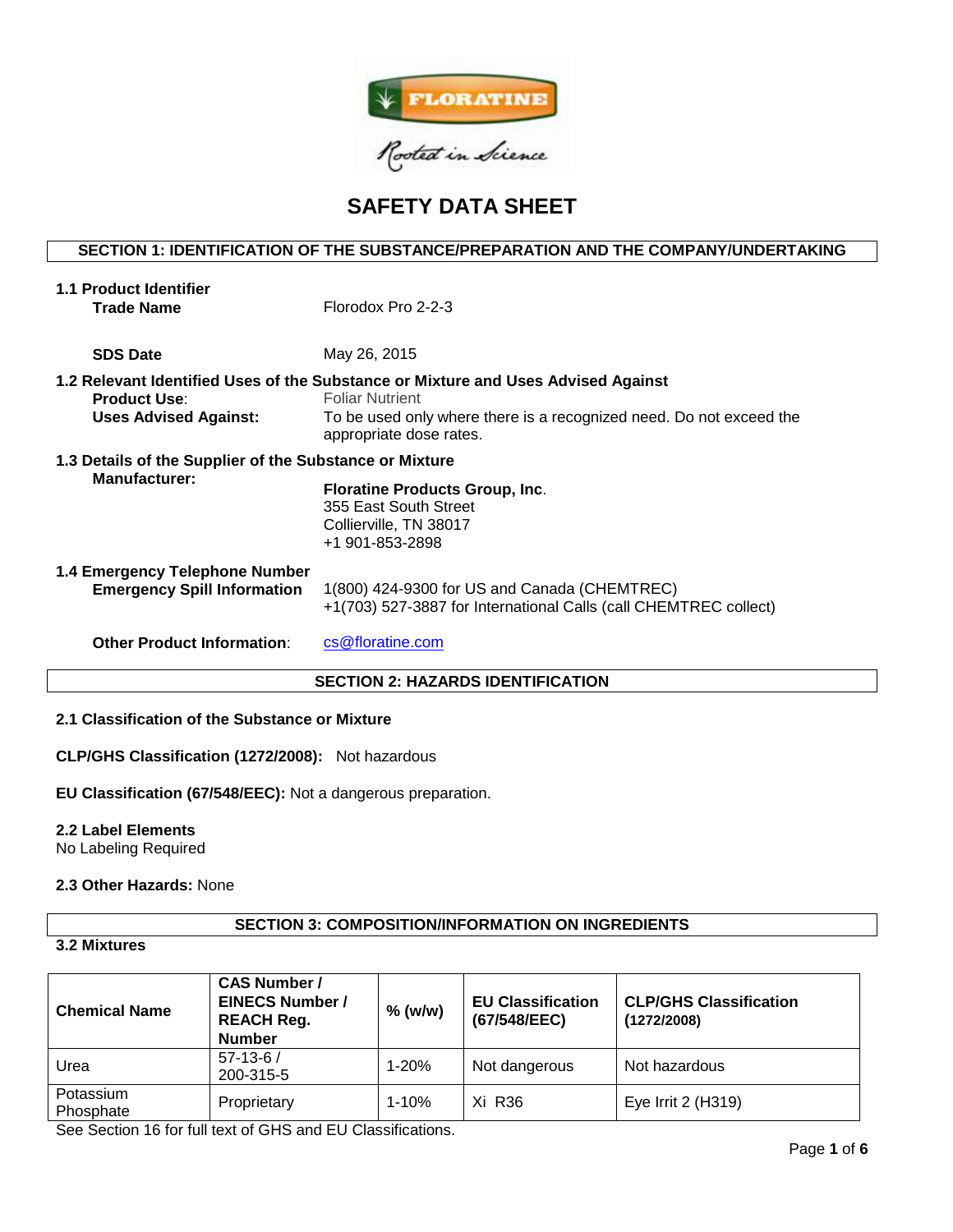# **SECTION 4: FIRST AID MEASURES**

#### **4.1 Description of First Aid Measures**

**First Aid**

**Eye contact:** Immediately flush eye with water for at least 15 minutes while lifting the upper and lower lids. Seek medical attention if irritation persists.

**Skin contact:** Wash with soap and water. Get medical attention if irritation develops.

- **Inhalation:** Remove victim to fresh air. Get medical attention if irritation persists.
- **Ingestion:** Do not induce vomiting unless directed to do so my medical personnel. If the person is alert, have them rinse their mouth with water and sip one glass of water. Call a poison center of physician for advice. Never give anything my mouth to an unconscious or drowsy person.

# **See Section 11 for more detailed information on health effects.**

**4.2 Most Important symptoms and effects, both acute and delayed:** May cause eye irritation. Prolonged skin contact may cause irritation. Ingestion may cause gastrointestinal irritation with nausea and diarrhea.

**4.3 Indication of any immediate medical attention and special treatment needed**: Immediate medical attention should not be needed unless large amounts are swallowed.

# **SECTION 5: FIREFIGHTING MEASURES**

**5.1 Extinguishing Media:** Use any media that is suitable for the surrounding fire. Water can be used to cool fire exposed containers

**5.2 Special Hazards Arising from the Substance or Mixture Unusual Fire and Explosion Hazards:** None **Combustion Products:** Not combustible

**5.3 Advice for Fire-Fighters:** Self-contained breathing apparatus and protective clothing should be worn in fighting fires involving chemicals. Determine the need to evacuate or isolate the area according to your local emergency plan. Use water spray to keep fire exposed containers cool.

# **SECTION 6: ACCIDENTAL RELEASE MEASURES**

#### **6.1 Personal Precautions, Protective Equipment and Emergency Procedures:**

Wear appropriate protective equipment. Avoid direct contact with spilled material.

#### **6.2 Environmental Precautions:**

Prevent entry in storm sewers and waterways. Report spill as required by local and national regulations.

# **6.3 Methods and Material for Containment and Cleaning Up:**

Collect with an inert absorbent material and place in an appropriate container for disposal. Wash spill site with water. Contain large spills and collect as much liquid as possible into containers for use.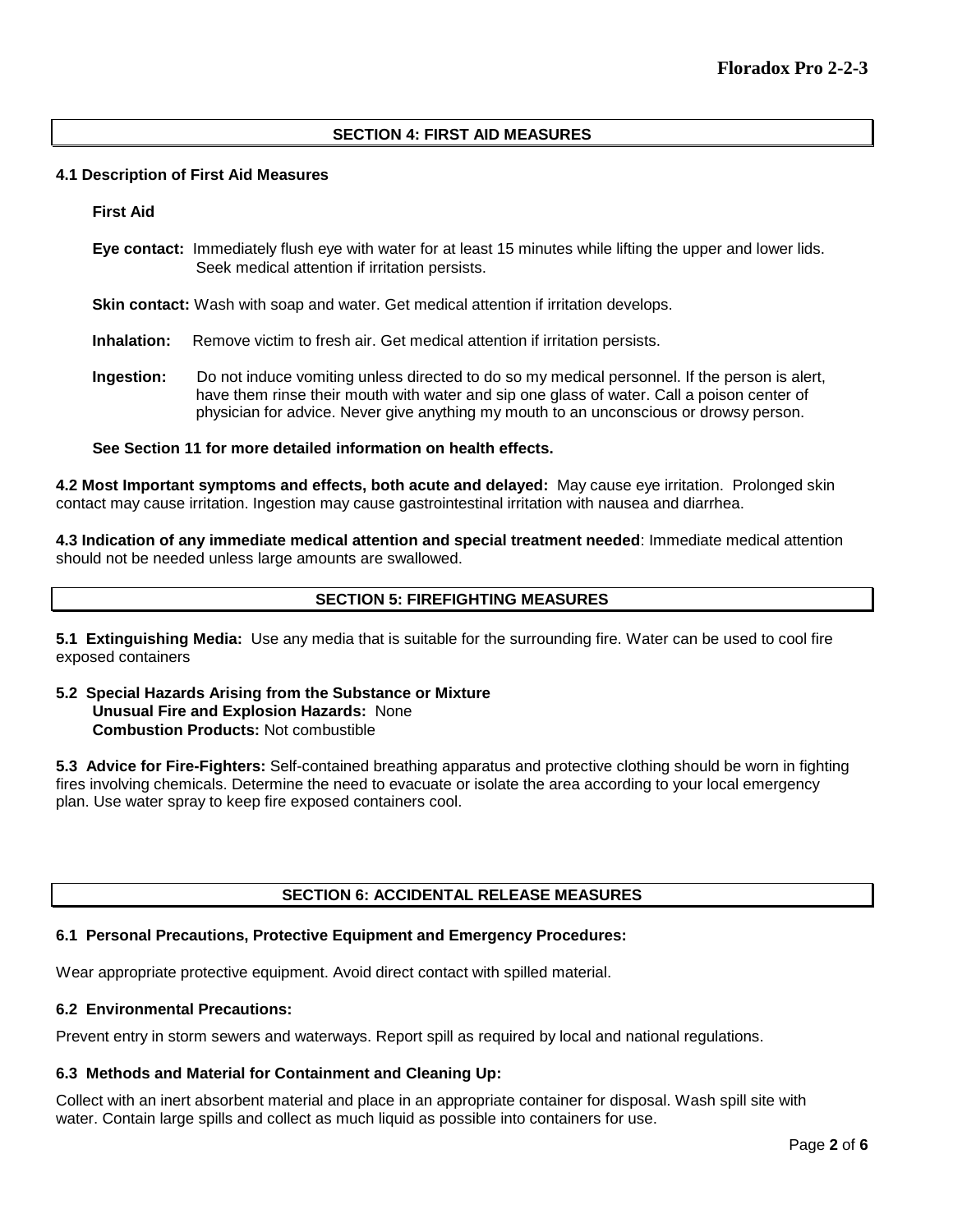# **6.4 Reference to Other Sections:**

Refer to Section 8 for personal protective equipment and Section 13 for disposal information.

## **SECTION 7: HANDLING and STORAGE**

## **7.1 Precautions for Safe Handling**:

Avoid eye and prolonged skin contact. Use with adequate ventilation. Use reasonable care in handling. Do not eat, drink or smoke while using product. Wash thoroughly with soap and water after handing.

#### **7.2 Conditions for Safe Storage, Including any Incompatibilities**:

Protect containers from physical damage. Keep from freezing. Keep containers closed. Empty containers retain product residues. Follow all SDS precautions in handling empty containers. Store away from food and feed.

#### **7.3 Specific end use(s):**

**Industrial uses:** None identified **Professional uses:** Foliar nutrient

# **SECTION 8: EXPOSURE CONTROLS/PERSONAL PROTECTION**

# **8.1 Control Parameters:**

| <b>Chemical Name</b> | <b>US OEL</b>                | EU IOEL          | UK OEL           | <b>Biological Limit</b><br>Value |
|----------------------|------------------------------|------------------|------------------|----------------------------------|
| Urea                 | 10 mg/m $3$ TWA<br>AIHA WEEL | None Established | None Established | None Established                 |
| Potassium Phosphate  | None Established             | None Established | None Established | None Established                 |

#### **8.2 Exposure Controls:**

**Recommended Monitoring Procedures:** None.

**Appropriate Engineering Controls:** Good outdoor ventilation should be adequate under normal conditions.

## **Personal Protective Measurers**

**Eye/face Protection:** Chemical goggles recommended to if needed avoid eye contact.

**Skin Protection:** Impervious clothing is recommended if needed to avoid prolonged/repeated skin contact.

**Hands:** Impervious gloves are recommended if needed to avoid prolonged/repeated skin contact.

**Respiratory Protection:** None needed under normal use conditions with adequate ventilation. If mists are irritating, an approved particulate respirator can be used. Use respirators in accordance with local and national regulations.

**Other protection:** Suitable washing facilities should be available in the work area.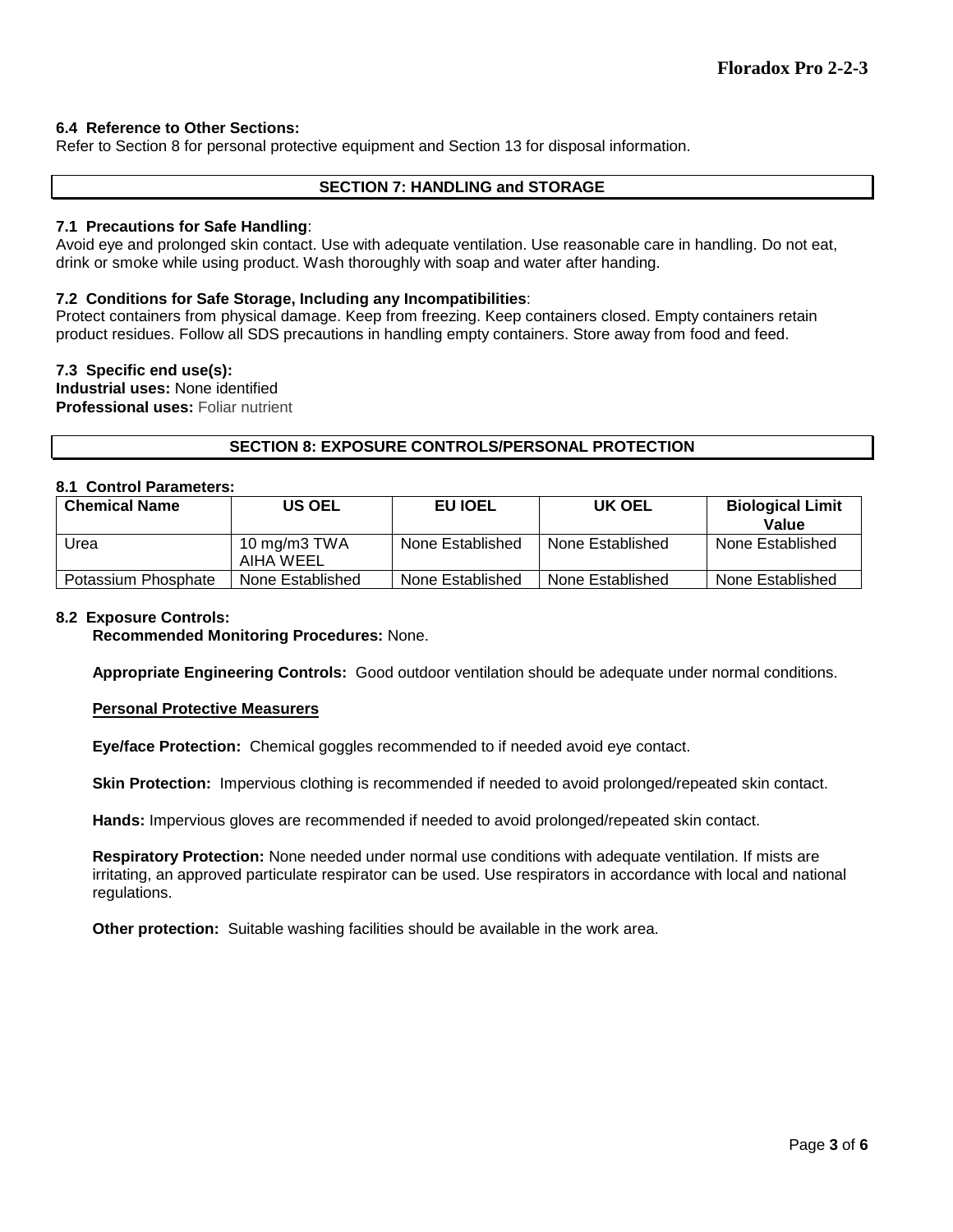# **SECTION 9: PHYSICAL and CHEMICAL PROPERTIES**

#### **9.1 Information on basic Physical and Chemical Properties**

**Appearance:** Dark Brown Liquid **Odor:** Mint odor.<br> **Odor Threshold:** Not applicable **Containery Containery DH:** 8.4-8.8 **Odor Threshold:** Not applicable **by the control point and pH:** 8.4-8.8<br> **Melting/Freezing Point:** Not available **by Boiling Point:** 104-110°C **Melting/Freezing Point: Not available Flash Point:** None **Evaporation Rate:** Not available **Lower Flammability Limit:** None **Upper Flammability Limit:** None **Vapor Density(Air=1):** Not available **Relative Density:** 1.07 **Viscosity:** Not established<br> **Oxidizing Properties:** None<br> **CXIDICAL Specific Gravity (H<sub>2</sub>O= 1):** 1 **Oxidizing Properties:** None **Specific Gravity (H<sub>2</sub>O= 1):** 1.07<br> **Molecular Formula:** Mixture **State of Molecular Weight:** Mixture

**Vapor Pressure:** Not available

**Solubility:** Complete **Octanol/Water Partition Coefficient:** Not established **Decomposition Temperature: Not applicable Molecular Weight: Mixture** 

#### **9.2 Other Information:** None available

#### **SECTION 10: STABILITY and REACTIVITY**

- **10.1 Reactivity:** Not reactive under normal conditions
- **10.2 Chemical Stability:** Stable.
- **10.3 Possibility of Hazardous Reactions:** None known.
- **10.4 Conditions to Avoid:** Avoid excessive heat and freezing.
- **10.5 Incompatible Materials:** Incompatible with oxidizing agents.
- **10.6 Hazardous Decomposition Products:** Decomposition may produce carbon and potassium oxides.

# **SECTION 11: TOXICOLOGICAL INFORMATION**

#### **11.1 Information on Toxicological Effects:**

#### **Potential Health Effects:**

**Eye Contact:** May cause irritation with redness and tearing.

**Skin contact:** Prolonged skin contact may cause irritation.

**Inhalation:** Excessive inhalation of mists may cause upper respiratory tract irritation.

**Ingestion:** Swallowing may cause gastrointestinal effects including nausea and diarrhea.

#### **Acute toxicity:**

.

Potassium Phosphate: Oral rat LD50 3200 mg/kg Urea: Oral rat LD50: 8471 mg/kg

**Skin corrosion/irritation:** Potassium phosphate and urea are not irritating to rabbit skin.

**Eye damage/ irritation:** Potassium phosphate is not irritating to rabbit eyes. Urea is slightly irritating to rabbit eyes.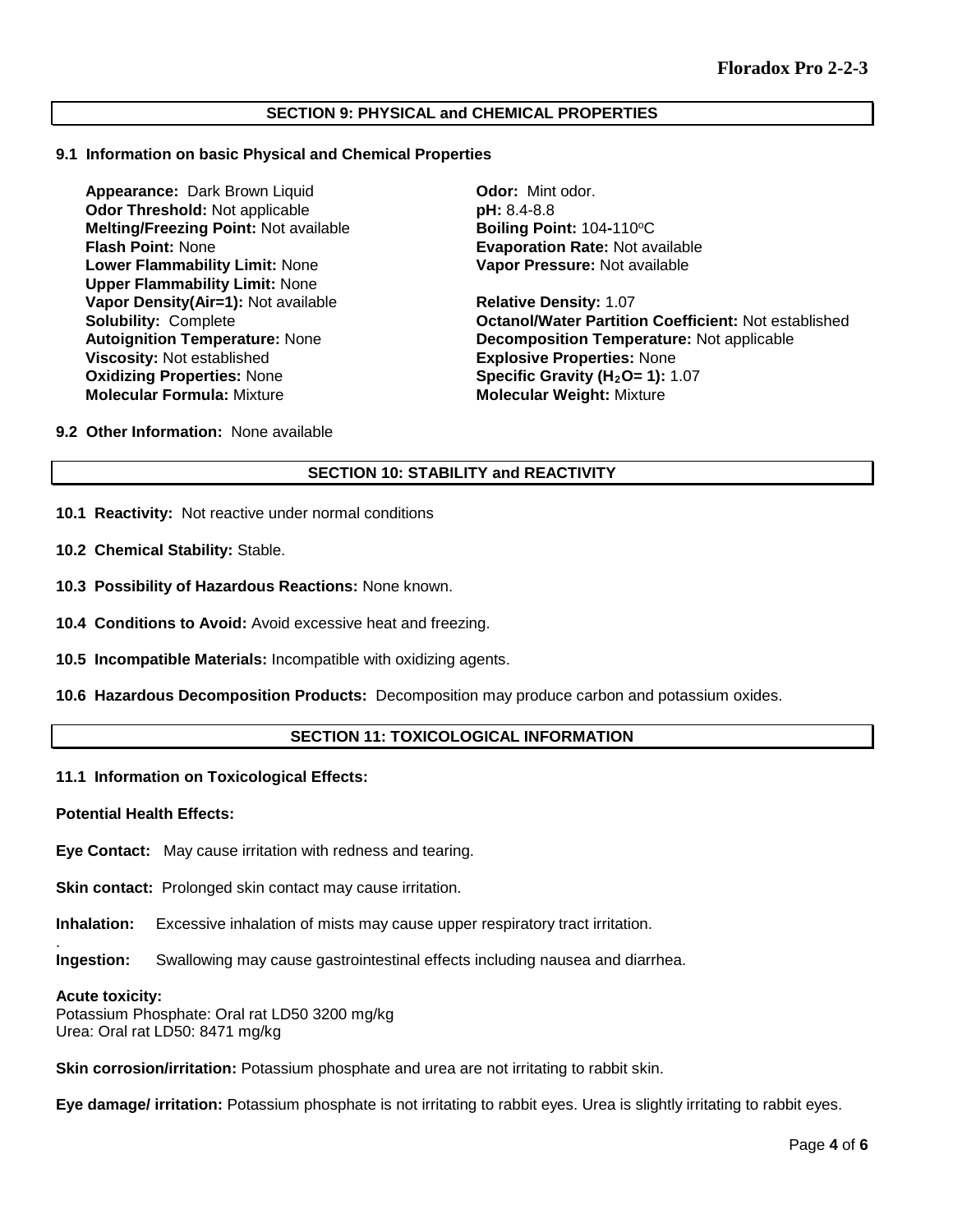**Respiratory Irritation:** No data available. Expected to cause only temporary irritation.

**Respiratory Sensitization:** No data available

**Skin Sensitization:** No data available. Not expected to cause skin sensitization.

**Germ Cell Mutagenicity:** No data available.

**Carcinogenicity:** No data available. None of the components of this product are listed as carcinogens by IARC or the EU Dangerous Substances Directive.

**Reproductive Toxicity:** In a reproductive study, mice were administered potassium phosphate for days 6-15 of gestation. NOEAL >320 mg/kg for maternal and developmental toxicity.

# **Specific Target Organ Toxicity**:

Single Exposure: No data available

Repeat Exposure: No data available

# **SECTION 12: ECOLOGICAL INFORMATION**

**12.1 Toxicity:** No data available on the product

Phosphate compound: 96 hr LC50 Oncorhynchus mykiss >100 mg/kg; 48 hr EC50 daphnia magna >100 mg/kg (structurally similar chemical)

Urea: 24 hr EC50 daphnia magna 10000 mg/L

**12.2 Persistence and degradability:** No data available.

**12.3 Bioaccumulative Potential:** No data available. Not expected to be bioaccumulative.

**12.4 Mobility in Soil:** In the soil, product follows natural cycle to provide plant nutrients.

**12.5 Results of PVT and vPvB assessment:** Not required.

**12.6 Other Adverse Effects:** No data available.

# **SECTION 13: DISPOSAL CONSIDERATIONS**

#### **13.1 Waste Treatment Methods:**

Dispose in accordance with local/ and national regulations. Not considered hazardous waste according to EU regulations.

## **SECTION 14: TRANSPORTATION INFORMATION**

|                        | <b>14.1 UN</b><br><b>Number</b> | 14.2 UN Proper Shipping Name | 14.3<br><b>Hazard</b><br>Class(s) | 14.4<br><b>Packing</b><br>Group | 14.5<br><b>Environmental</b><br><b>Hazards</b> |
|------------------------|---------------------------------|------------------------------|-----------------------------------|---------------------------------|------------------------------------------------|
| <b>US DOT</b>          | <b>None</b>                     | Not Regulated                |                                   |                                 |                                                |
| Canadian<br><b>TDG</b> | None                            | Not Regulated                |                                   |                                 |                                                |
| EU<br><b>ADR/RID</b>   | None                            | Not Regulated                |                                   |                                 |                                                |
| <b>IMDG</b>            | None                            | Not Regulated                |                                   |                                 |                                                |
| <b>IATA/ICAO</b>       | None                            | Not Regulated                |                                   |                                 |                                                |